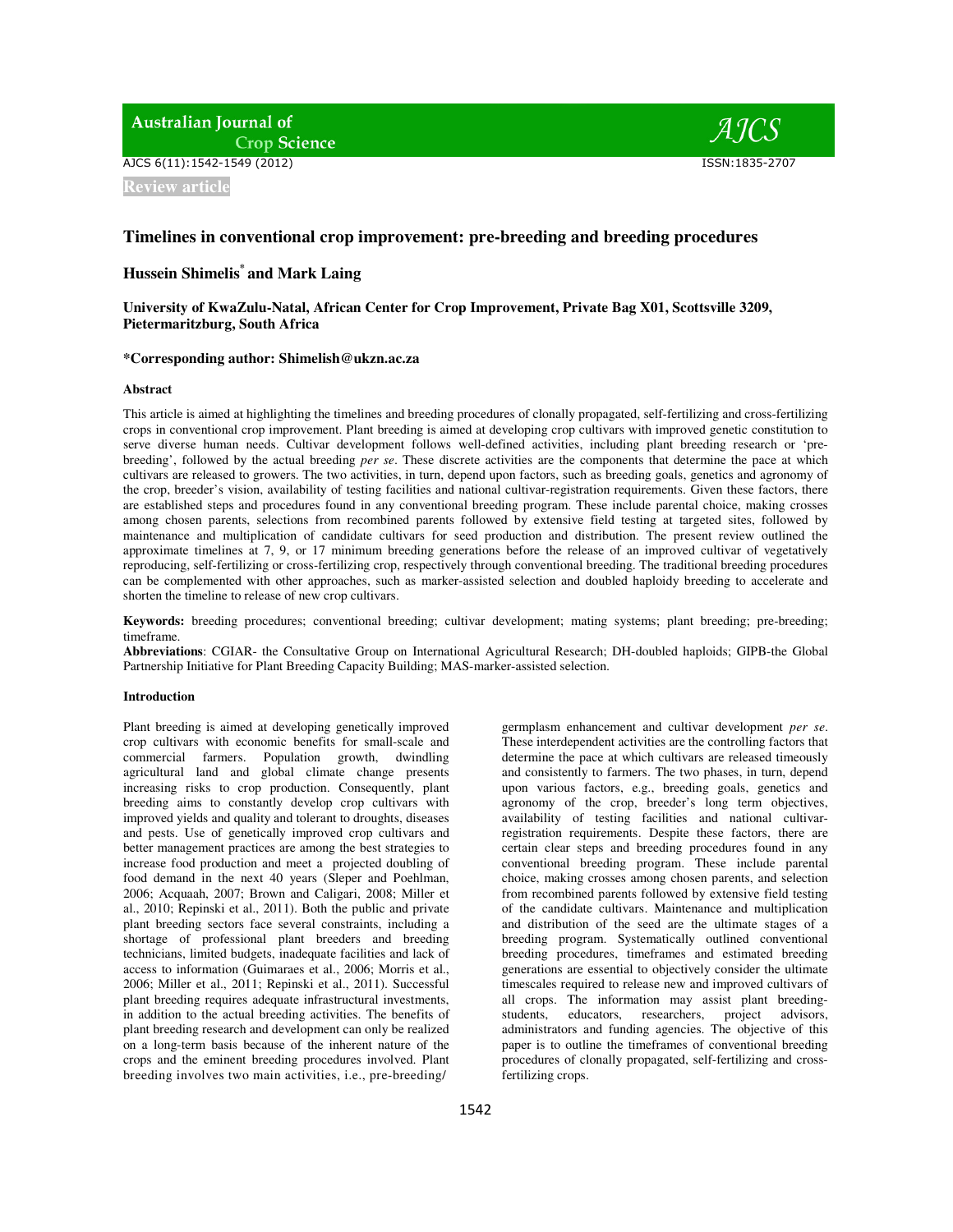### *Cultivar development*

#### *Pre-breeding*

The Global Partnership Initiative for Plant Breeding Capacity Building (GIPB)/FAO and Biodiversity International use the term 'pre-breeding' to describe the various activities of plant breeding research that have to precede the stages involved in cultivar development, testing and release (Biodiversity International and GIPB/FAO, 2008). Further, the Global Crop Diversity Trust defined pre-breeding as 'the art of identifying desired traits, and incorporation of these into modern breeding materials.' Pre-breeding aims to reduce genetic uniformity in crops through the use of a wider pool of genetic material to increase yield, resistance to pests and diseases, and other quality traits (http://www.croptrust. org/main/sharingknowled.php?itemid=299). Pre-breeding is routinely applied in commercial breeding programs where desired traits are constantly sought and identified from source genotypes for use in cultivar development. Overall, prebreeding includes all activities directed at identification of desirable crop traits and/or genes, and their subsequent transfer into a suitable set of parents for further selection. The procedure identifies useful character(s) or genes that can be exploited in cultivar development (Ortiz, 1999). Pre-breeding is involved in the following activities, among others:

#### *Characterization of landrace populations*

Landraces are often referred as 'farmers varieties' or 'cultivated native varieties' that are adapted to a specific agro-ecological and farming system without a scientific form of selection. Landraces are invariably heterogeneous and an excellent source of genetic variation for crop breeding programs (Sleper and Poehlman, 2006). Landraces harbor useful genes such as genes for early maturity, yield potential, disease and pest resistance and other desired traits. Landraces are most prevalent in the centers of diversity. They can be characterized using various markers (biochemical, physiological, morphological and molecular markers) for breeding and to determine the level of genetic variation (Podlich et al., 2004; Ortiz et al., 2008). In developing countries landrace varieties are predominantly grown for their farmers-preferred traits (Mulatu and Zelleke, 2002; Ceccarelli and Grando, 2007) and lack of access to wellbalanced modern cultivars via an effective production and delivery mechanism of commercial seeds.

### *Creation of new parent populations to be used as breeding material, with the long-term goal of using the best parents for cultivar development following progeny testing*

The success of a crop breeding program relies on choice of the best parents possessing complementary and desired traits. Thus, breeders continuously select potential parent populations from diverse sources including landraces, modern cultivars, obsolete or primitive cultivars, wild or semi-wild species. Parents with high specific or general combining abilities are selected via progeny testing through well-designed recombination. The progenies are evaluated to determine the genetic potential of parents for subsequent breeding and to discern the type of cultivar to be developed, i.e., pure line, hybrid, or open-pollinated. Progeny testing is performed in a set of target and representative environments

with half-sibs, full-sibs, testcrosses or recombinant inbreds (Acquaah, 2007; Brown and Caligari, 2008).

### *Introgression of new traits from other useful sources, usually exotic germplasm or a landrace or related species*

The plant breeder transfers one or more desirable traits from unrelated, exotic or semi-exotic, landrace or related germplasm into an intermediate variety with good agronomic potential but lacking a specific trait (Simmonds, 1993). Thus, the new variety will be developed with the introduced novel gene(s) in the existing genetic background. Often the unrelated or exotic germplasm does not have immediate usefulness and as such it has to be selected for adaptation to the target production environment. Exotic germplasm may constitute races, populations, clones, inbred lines, or other forms of genetic structure (Hallauer and Miranda Filho, 1988). When introgressing genes from unrelated, exotic, primitive or wild germplasm, both the desired gene(s) and a considerable amount of undesirable genetic material is introduced into the progeny that has to be removed through a series of backcrosses to the recurrent parent (Brown and Caligari, 2008).

#### *Creation of novel traits, for instance, through mutation breeding followed by backcrosses to good parents*

Mutations lead to spontaneous changes of the genetics of individuals that are often heritable. Naturally, mutational events occur at low frequencies, i.e.,  $10^{-5}$  to  $10^{-8}$  per locus. Induced mutagenesis through the use of artificial mutagenic agents is an important tool in plant breeding and functional genomics to increase the frequency of mutations and consequently to broaden genetic variation. Induced genetic variations have been used successfully in several crops to create useful mutants (Newhouse *et al*., 1991; van Harten, 1998; Ahloowalia *et al*. 2002; Pozniak and Hucl, 2004; Hohmann *et al*., 2005). The technique can be regarded as an efficient option for germplasm enhancement towards important agronomic traits (van Harten, 1998; Pozniak and Hucl, 2004). The novel mutational events can either be directly developed as essentially derived varieties or novel genes introgressed into candidate parents through a backcross program.

### *Creation of polyploids*

The breeder may create new variability through changing the number of chromosomes in a species, either by altering the basic chromosome set or addition or deletion of specific chromosome(s). Individuals with altered chromosome set (euploids) are developed by doubling the number of genome of a species or by crossing unrelated species followed by chromosome doubling of the inter-specific hybrid. Polyploids can be artificially induced by various means such as exposing plant materials to environmental shock (e.g. low or high temperature treatment, x-ray irradiation) or with chemicals (e.g. colchicine) that disrupt normal chromosome division (Sleper and Poehlman, 2006; Acquaah, 2007; Brown and Caligari, 2008).

#### *Acquisition of new information on crop genetics*

The breeder constantly looks new genes from diverse sources for enhanced nutritional qualities, early maturity, high yield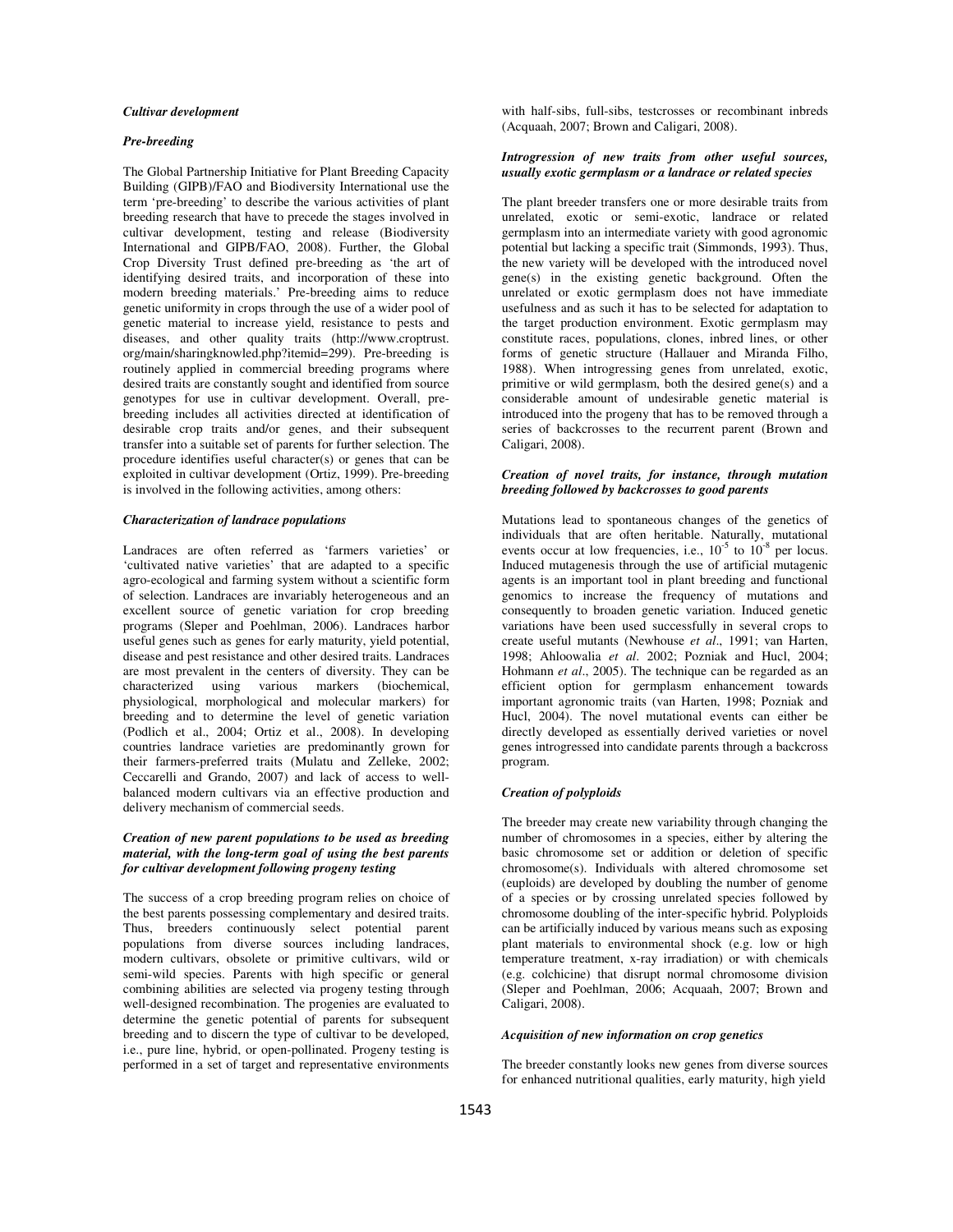| <b>Table 1.</b> Mating systems and propagation among selected food security crops. |  |
|------------------------------------------------------------------------------------|--|
|------------------------------------------------------------------------------------|--|

| Crop                                                  | Mating system     | Commercial Propagation | Cultivar                   |
|-------------------------------------------------------|-------------------|------------------------|----------------------------|
| Cassava (Manihot esculenta Crantz)                    | Cross fertilizing | Vegetative             | Clone                      |
| Sweet potato (Ipomoea batatas (L.) Lam.)              | Cross fertilizing | Vegetative             | Clone                      |
| Potato (Solamum tuberosum L.)                         | Cross fertilizing | Vegetative             | Clone                      |
| Banana (Musa acuminata Colla)                         | Cross fertilizing | Vegetative             | Clone                      |
|                                                       |                   |                        |                            |
| Maize (Zea mays L.)                                   | Cross fertilizing | Seed                   | Open pollinated,<br>hybrid |
| Pearl millet (Pennisetum glaucum (L.) R.<br>$Br.$ )   | Cross fertilizing | Seed                   | Open pollinated            |
| Rice ( $Oryza sativa L$ , and O, glaberima<br>Steud.) | Self fertilizing  | Seed                   | Pure line, hybrid          |
| Sorghum (Sorghum bicolor (L.) Moench)                 | Self fertilizing  | Seed                   | Pure line, hybrid          |
| Finger millet (Eleusine coracana (L.)<br>Gaertn.)     | Self fertilizing  | Seed                   | Pure line                  |
| Tef ( <i>Eragrostis tef</i> (Zucc.) Trotter)          | Self fertilizing  | Seed                   | Pure line                  |
| Wheat (Triticum aestivum L.)                          | Self fertilizing  | Seed                   | Pure line                  |
| Dry bean (Phaseolus vulgaris L.)                      | Self fertilizing  | Seed                   | Pure line                  |
| Cowpea (Vigna unguiculata (L.) Walp.)                 | Self fertilizing  | Seed                   | Pure line                  |
| Pigeon pea (Cajanus cajan (L.) Millsp.)               | Self fertilizing  | Seed                   | Pure line                  |
| Soybean (Glycine max L.)                              | Self fertilizing  | Seed                   | Pure line                  |
| Groundnut (Arachis hypogaea L.)                       | Self fertilizing  | Seed                   | Pure line                  |
|                                                       |                   |                        |                            |

Crops listed by FAOSTAT for 2006

potential and biotic and abiotic stress tolerance. Understanding the candidate genes and the pattern of inheritance of the genes in controlling these characters is profoundly significant for effective transfer and to improve the efficiency of selection in cultivar development (Ortiz et al. 2008; Meneely, 2009).

### *Development of new plant breeding techniques*

New and modern breeding techniques can assist in improving selection response. These include development of more efficient conventional selection procedures, biotechnology, molecular marker technologies and identification of markers linked to traits of interest, effective gametocides and cytomlasmic sterility systems with a desired genetic background (Acquaah, 2007; Brown and Caligari, 2008; Lusser et al., 2012).

### *Cultivar development*

Cultivar development embraces well-defined breeding procedures directed at the production of improved cultivars with respect to the mating system of the crop. In selffertilized and vegetatively reproduced crops the various breeding procedures or phases can be differentiated to include selection of parents, crosses, progeny selections, finishing off the selections to create the new cultivar, However, these stages are less lucid with cross fertilizing crops because crosses and selection are closely connected. In cross-fertilizing crops the controlled crosses are performed by the breeder or happens randomly, i.e., in each selection cycle many recombination events occur. Therefore, in crossfertilizing crops it is not possible to discern a basic procedure but the breeder identifies the best selection method(s) depending on the crop and the breeding objectives. Cultivar development requires well-developed and elite breeding material, generated from an established and relational prebreeding program. If present, locally screened and adapted germplasm are an ideal starting material in cultivar development. A plant breeder can spend many years on prebreeding to ensure that locally adapted and the best available parental material is used to meet the demands of a defined set of agro-ecological zone and day-length requirements of a given latitude. Alternatively, the breeder may use elite material (e.g. inbred lines) that other breeders have developed, such as the germplasm available from the CGIAR centers that is not locally adapted. This will allow a plant breeder to release new candidate cultivars, even if they are not adapted to the local agro-ecological and cropping system into which they are to be released. The released cultivar may have some superior traits but the local farmers often reject the new cultivars because they are not bred to include farmerspreferred traits. Farmers' trait preferences are diverse and

followed by its maintenance, multiplication and distribution.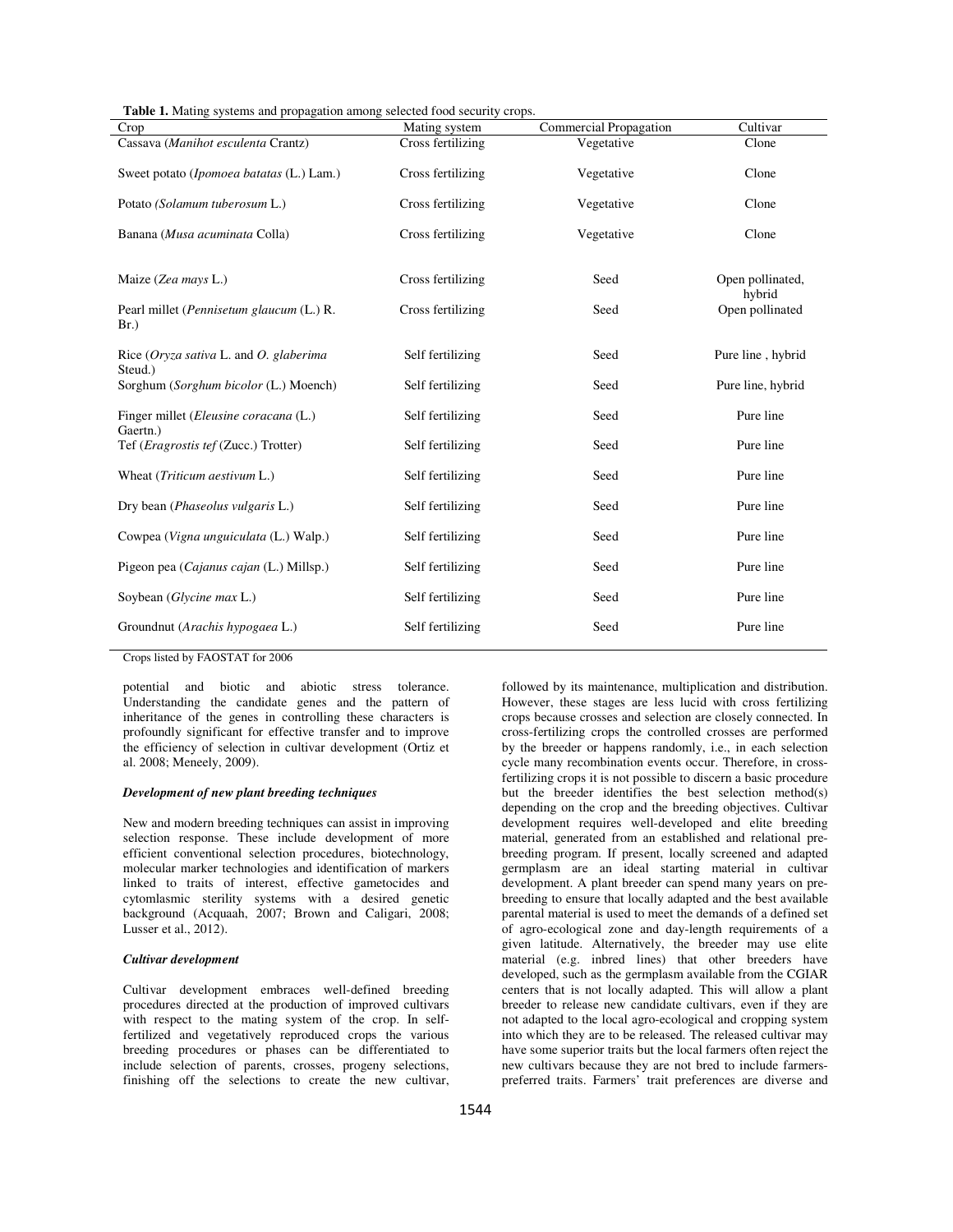complex such that the total crop value is more important than absolute crop yield (Witcombe and Virk, 1997). Other farmers-preferred traits include: cooking quality, taste, market acceptability, storability (Tripp et al., 1997) and the quantity of utilizable parts of the crop left after harvesting, processing and storage (Cromwell et al., 1992; Mulatu and Zelleke, 2002). McGuire (2008) indicated that despite 25 years of sorghum breeding in Ethiopia most of the released cultivars had been poorly adopted by the small-scale farmers. Thus, a balance between farmers-preferred traits and solutions to production constraints should be the breeders' goal in order to enhance cultivar uptake by farmers. Crop breeding units with adequate resources should run two parallel programs concurrently. Firstly, a pre-breeding program to continually develop new and improved parent materials with superior traits of commercial importance. This is vital to the ongoing improvement of cultivars. Without the pre-breeding program, the development of new cultivars will stall because there will be no new genetic material. Secondly, the breeding program should have a cultivar-development program that will take the selected superior parents and develops this into cultivars, followed by multi-location testing in the target growing environments. If there is no cultivar-development program, then none of the best parent material of the pre-breeding program will reach the farmers. Based on their natural modes of reproduction, crops are classified as clonally propagated, self-fertilizing or crossfertilizing. To these, hybrids are included as man-made entities. The predominantly common mating systems and propagation of the main food security crops of Africa are summarized in Table 1. The timeframes of the traditional breeding procedures of the common field crops are schematically presented in Figs 1, 2 and 3. It takes at least 7 (Fig 1) or 9 (Fig 2) or 17 (Fig 3) minimum breeding generations to create an improved cultivar of vegetatively reproducing or self-fertilizing or cross-fertilizing crop, respectively. Typically, the estimated minimum timeframes of breeding different crops would be fairly similar unless different selection approaches are adopted to shorten the timeframe for releasing new crop cultivars, e.g., use of double haploid technology and marker-assisted breeding, which are briefly described below:

#### *Applications of doubled haploids in plant breeding*

In vitro production of haploid plants followed by doubling of somatic chromosomes is the quickest means to produce pure breeding doubled haploids (DHs) (Choo *et al*., 1985; O'Donoughue and Bennet, 1994). Haploids are produced through various means, such as anther culture (Henry and De Buyser, 1990), or genome elimination following distant hybridisation (Barclay, 1975; Laurie and Bennett, 1988; Matzk and Mahn, 1994; Singh *et al.*, 2001). During wide crosses the entire genome of one of the parents are lost from a hybrid embryo and endosperm in the early cell divisions. In wheat breeding, genome elimination, in particular the use of a wheat by maize cross is usually more reliable than anther culture (Kisana *et al*., 1993; MuJeeb-Kazi *et al*., 1995). The DH lines are fully fertile and manifest only additive genetic variance which provides a basis for efficient selection with a minimum sequence of a breeding cycle. The doubled haploid method has several advantages in crop breeding programs. Firstly, production of doubled haploids leads to homozygosity in a single generation after recombination of selected parents. This is unlike the conventional selection



Fig 1. Scheme showing the minimum breeding generations and phases/activities in clonally propagated crops: cassava, sweet potato, potato, banana



Fig 2. Scheme showing the minimum breeding generations and phases/activities in selffertilizing crops: rice, sorghum, finger millet, tef, wheat, dry bean, cowpea, pigeon pea, soybean, groundnut.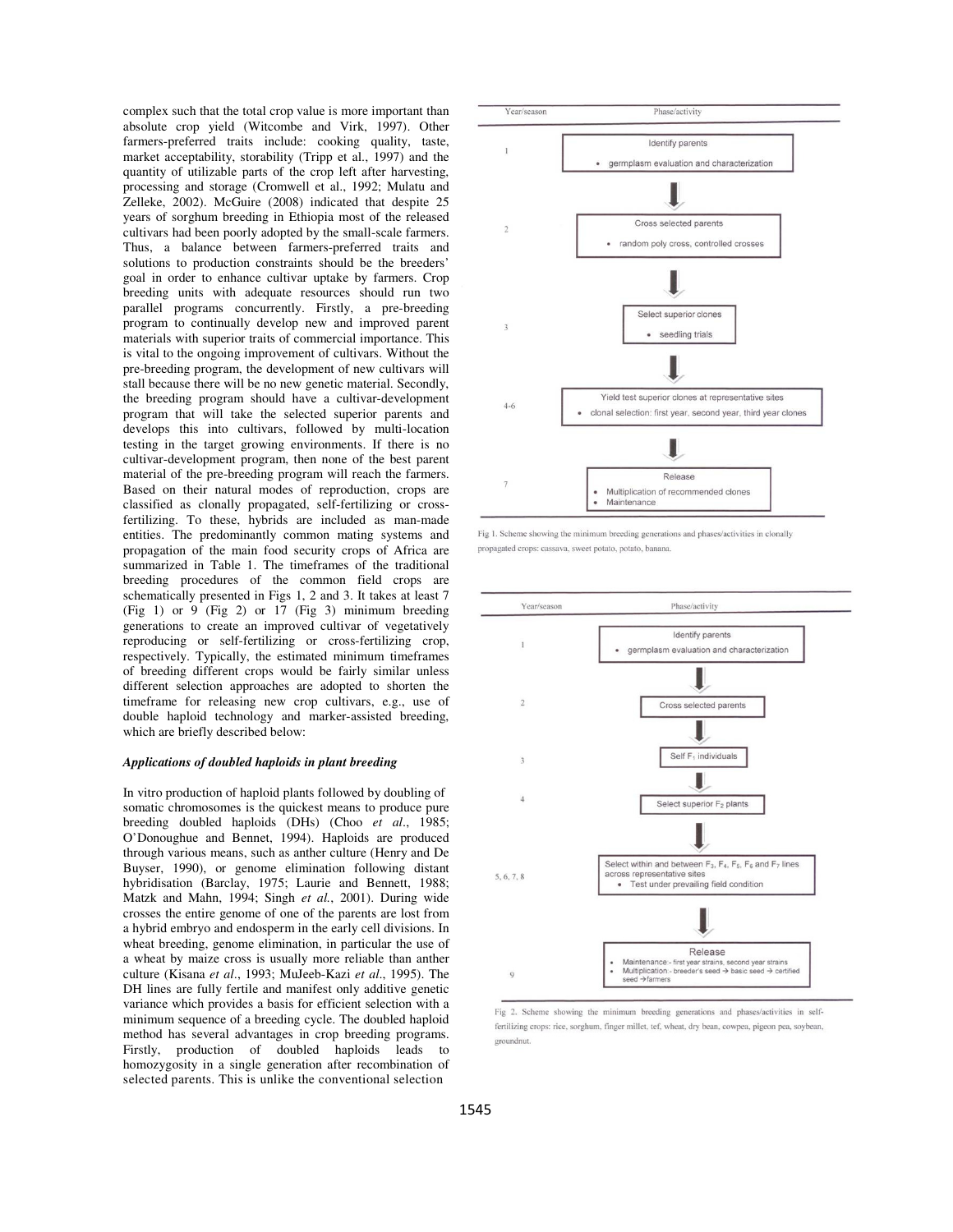

Fig 3. Scheme showing the minimum breeding generations and phases/activities in cross-

fertilizing crops: maize, pearl millet.

method that requires six to seven selfing generations to achieve a practical level of homozygosity (Fig 2). Secondly, selection is more efficient for oligogenic or polygenic traits in DHs because the genes are fixed in a homozygous background, limiting dominance genetic variation and segregation (Choo *et al*. 1985). Thirdly, the DH method prevents losses of valuable genetic variations better than the conventional selection method. Traditionally, early generation segregating populations are selected in a single environment where certain genotypes perform poorly are discarded. These genotypes may have carried useful genes that would be expressed in other target environments.

Owing to the gains in speeded up cultivar development and the creation of desirable genetic backgrounds, doubled haploids are widely utilized in breeding as well as in genetic studies of various crops and traits (O'Donoughue and Bennet, 1994; Steffenson *et al*., 1995; Maluszynski, 2004; Arzani, 2008). Overall, the DH technology allows for the creation of stable haploids after recombination of parents with broad genetic variation. Thus, DH derivatives can be selected for improved traits such as yield, earliness, plant height, nutritional quality and pest and disease resistance, in a fully homozygous state. Selected genotypes can be used as homogenous varieties or as breeding parents in the ensuing crosses and selection cycles.

### *DNA based molecular markers and their applications in plant breeding*

Molecular markers reveal genetic differences in the primary structure of DNA between individuals. Compared to protein markers, DNA based polymorphisms are more stable, and can reveal subtle changes in the genomic DNA (Powell et al., 1996; Horacek et al., 2009). Different DNA based marker techniques have been successfully used such as restriction fragment length polymorphism (RFLP), random amplified polymorphic DNA (RAPD), amplified fragment length polymorphism (AFLP), simple sequence repeats (SSR) and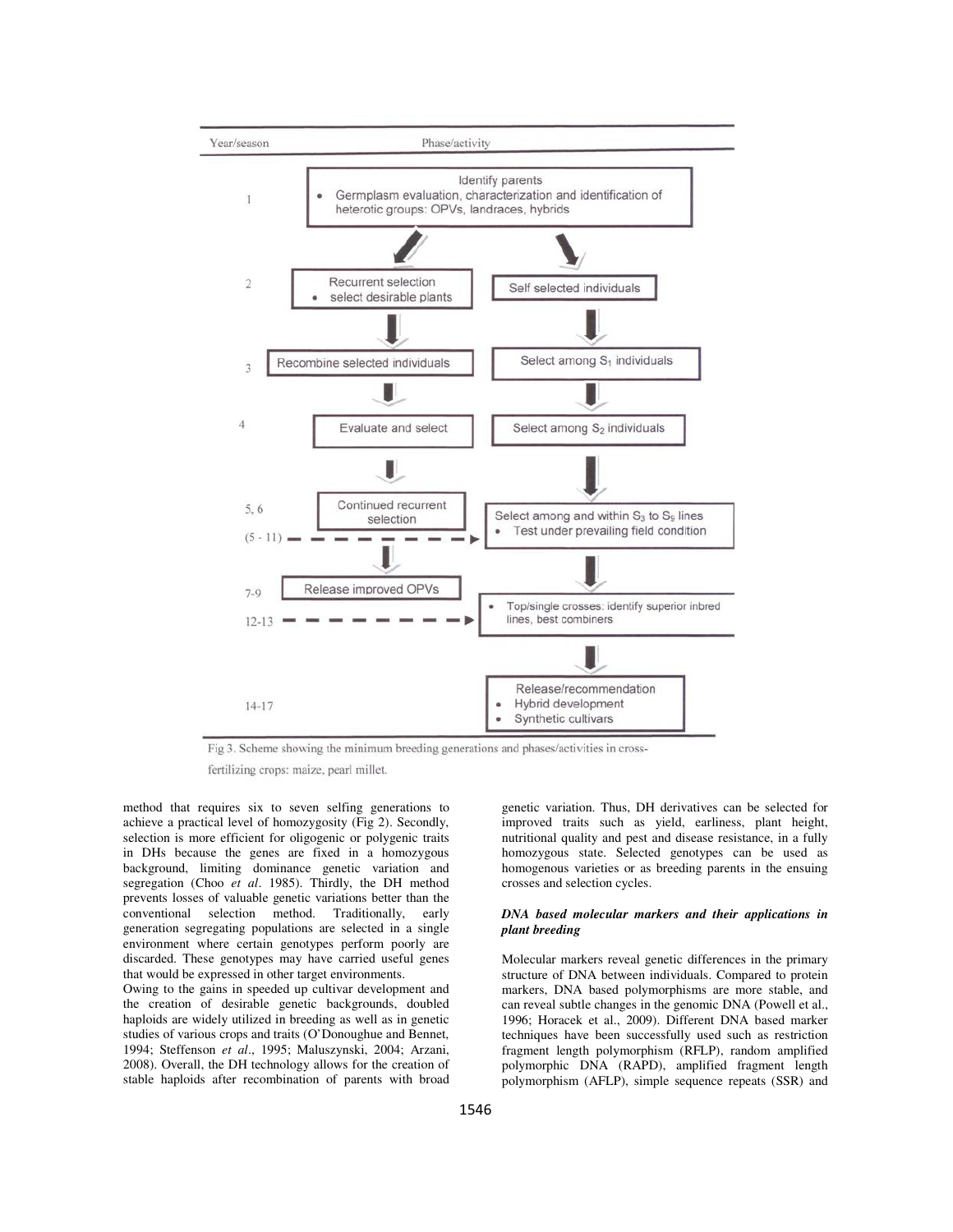single nucleotide polymorphisms (SNP) (Powell et al., 1996; Lusser et al., 2012). Molecular markers are 'landmarks' on chromosomes that serve as reference points to the location of other genes when a genetic map becomes available. If genetic maps are constructed, then the plant breeder establishes association between markers and desirable phenotypic traits. The trait of interest is then selected by indirectly selecting for the marker which is readily assayed or observed (Podlich et al., 2004; Goodman, 2004). In plant breeding, markers are used to locate the chromosomal positions of candidate genes, to determine genomic organisation among different gene pools and to conduct marker-assisted breeding. Identification of DNA markers associated with traits of interest may be facilitated by comparative mapping, i.e., by cross-referencing to the maps of model crop species, owing to gene synetny. These markers may facilitate inter-generic gene transfers and help to minimize linkage drag (Podlich et al., 2004).

#### *Applications of molecular markers in plant breeding*

When molecular markers are available, conveniently cosegregating with candidate genes, marker-assisted selection (MAS) or marker-aided selection may improve the efficiency of selections of simple traits in conventional plant breeding programs (Knapp, 1998; Podlich et al., 2004). Broadly, molecular markers are applied in plant breeding in the following areas:

1. To screen for useful single gene traits e.g. disease resistance. This may facilitate the introgression of new genes from a non-adapted parent and in pyramiding desired alleles into enhanced lines of candidate cultivars.

2. To accelerate backcross breeding programs through identification of the gene of interest and to eliminate the undesirable genome of the donor parent. Unlike conventional backcrossing, this method reduces linkage drag and requires few numbers of repeated backcrosses to recover the genotype of the recurrent parent.

3. To characterize diverse germplasm and establish heterotic patterns. Markers are useful to determine the magnitude of genetic diversity for crop improvement and to assign exotic (or non-adapted) germplasm into an appropriate breeding pool. In inbred lines markers assist in establishing heterotic patterns in order to guide the selection of parents for use in a hybrid breeding program. Marker information may be used in combination with phenotypic and pedigree analyses to ascertain genetic differences between lines of different heterotic groups to enable the breeder to predict the performance of hybrids to be developed from different intergroup crosses (Xiao et al., 1996)

To identify and protect commercial cultivars through fingerprinting.

#### **Conclusions**

This paper summarizes the timeframes involved in the two interdependent breeding activities in crop-improvement programs, namely, pre-breeding/germplasm enhancement, and the actual breeding aimed at cultivar development. It would take at least 7, 9 or 17 generations to release an improved cultivar of a crop that is vegetatively reproducing (e.g. as tubers or suckers), self-fertilizing (pure line, openpollinated or hybrids) or cross-fertilizing (open-pollinated or hybrids), respectively. As such, both private and public breeding programs require a pool of highly trained and motivated plant breeders to run both activities, which is

contingent upon continued and sustained funding support over these time scales. Additionally, the following points should be taken into consideration during planning plant breeding programs:

• The indicated timeframes should be seen as a generic framework for pre-breeding and cultivar development of some African food-security crops, leading to the release of superior cultivars for small-scale farmers;

• The new cultivars need to be locally adapted for the specific agro-ecological systems and latitudes (day-lengths) of the region in which they are to be grown. Very few modern cultivars of relatively few crops in Africa are so adaptable that they can be grown across wide agro-ecological zones. Breeders need to develop novel cultivars of each crop to be specifically adapted to each and every agro-ecological systems and latitude, particularly for day length;

• In self-pollinating and vegetatively propagated crops, it is easy to discern and follow the described breeding procedures. However, the procedures are more varied and difficult to predict with cross-pollinating crops. Thus, a breeder may apply varied selection procedures, such as recurrent selection, half-sib family selection, full-sib family selection or mass selection for the development of improved open-pollinated varieties or to create synthetic or hybrid cultivars. If male gametocides or male-sterility systems are available for a selfpollinating crop, then these procedures can also be applied to produce hybrid cultivars.

• Marker-assisted selection (MAS) should be integrated with traditional breeding methods to enhance the efficiency of cultivar development. The application of MAS is currently limited to Mendelian traits, whereas it is less efficient for complex quantitative traits such as yield and drought tolerance.

• In the present paper specifics on the detailed breeding methods and mating and experimental designs used for different crops are omitted to maintain a focus on the overall breeding timelines.

In conclusion, the speed at which novel crop cultivars can be released by breeders depends upon many variables, in particular:

The reproductive biology and growth habit of crop plants;

• The resources available to the breeder;

• The scale of pre-breeding that is needed, and the timescales of the pre-breeding operations that have to be followed, before the actual breeding or cultivar development can take place;

• The timescales of the cultivar-development to be followed (e.g., an open-pollinated versus a hybrid cultivar);

• Institutional requirements unique to each crop in each country (e.g., how many years [seasons] and locations [sites] of field testing that are required before registration of a cultivar).

#### **Acknowledgements**

P. Tongoona and R. Melis are sincerely thanked for the invaluable input on the breeding methods on self-fertilizing and vegetatively reproducing crops, respectively.

### **References**

Acquaah G (2007) Principles of plant genetics and breeding. Blackwell Publishing Ltd., 350 Main Street, Malden, MA, USA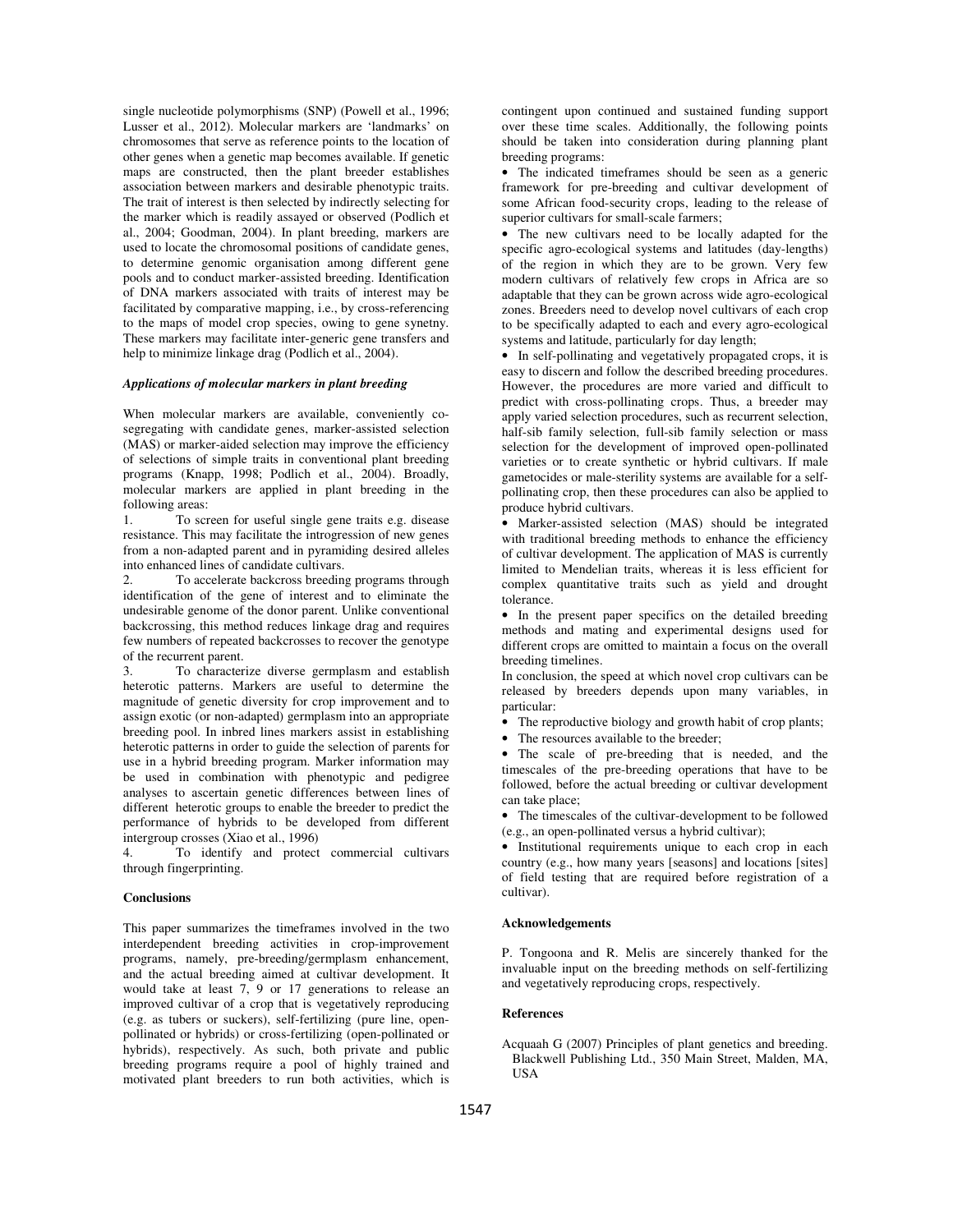- Ahloowalia BS, Maluszynski M, Nichterlein K (2001) Induced mutation: a new paradigm in plant breeding. Euphytica. 118:167–173
- Arzani A (2008) Improving salinity tolerance in crop plants: a biotechnological view*.* In Vitro Cell Dev Biol Plant. 44:373–383
- Barclay IR (1975) High frequency of haploid production in wheat *(Triticum aestivum)* by chromosome elimination. Nature. 256:410–411
- Biodiversity International and GIPB/FAO (2008) Available online at: http://www.bioversityinternational.org/training/ training\_materials/pre\_breeding.html, Accessed on 12 January 2012
- Brown J, Caligari P (2008) An introduction to plant breeding. Blackwell Publishing Ltd, Oxford, UK
- Ceccarelli S, Grando S (2007) Decentralized-participatory plant breeding: an example of demand driven research. Euphytica. 155:349–360
- Choo TM, Reinbergs E, Kasha KJ (1985) Use of haploids in breeding barley. Plant Breed Rev. 3:219–252
- Cromwell E, Friis-Hansen E, Turner M (1992) The seed sector in developing countries: a framework for performance analysis. Working paper 65, Overseas Development Institute, London, UK
- Food and Agriculture Organization of the United Nations (FAOSTAT) (2006) Database of agricultural production. FAO Statistical Databases. Available online at:
- http://faostat.fao.org/default.aspx. Accessed on 8 January 2012

 Goodman MM (2004) Plant breeding requirements for applied molecular biology. Crop Sci. 44:1913–1914

- Guimaraes EP, Kueneman E, Carena MJ (2006) Assessment of national plant breeding and biotechnology capacity in Africa and recommendations for future capacity building. Hort Sci. 41:50–52
- Hallauer AR, Miranda Filho JB (1988) Quantitative genetics in maize breeding, 2<sup>nd</sup> ed. Iowa State University Press, Ames, Iowa
- Henry Y, de Buyser J (1990) Wheat anther culture. pp. 285– 352. In: Bajaj YPS (ed.) Biotechnology in agriculture and forestry. Vol. 13 Wheat. Springer-Verlag, Berlin, Germany
- Hohmann U, Jacobs G, Jung (2005) An EMS mutagenesis protocol for sugar beet and isolation of non-bolting mutants. Plant Breed. 124:317–321
- Horacek J, Griga M, Smykal P, Hybl M (2009) Effect of environmental and genetic factors on the stability of pea (*Pisum sativum* L.) isozyme and DNA markers. Czech J Genet and Plant. 45:57–71
- Kisana NS, Nkongolo KK, Quick JS, Johnson DL (1993) Production of doubled haploids by anther culture and wheat x maize method in a wheat breeding programme. Plant Breed. 110:96–102
- Knapp SJ (1998) Marker-assisted selection as a strategy for increasing the probability of selecting superior genotypes. Crop Sci. 38:1164–1174
- Laurie DA, Bennett MD (1988) The production of haploid wheat plants from wheat x maize crosses. Theor Appl Genet.76:393–397
- Lusser M, Parisi C, Plan D, Rodríguez-Cerezo E (2012) Deployment of new biotechnologies in plant breeding. Nat Biotechnol. 30:231–239
- Maluszynski M (2004) Doubled haploid production in crop plants: a manual. Kluwer Academic Publisher, Dordrecht, the Netherlands.
- Matzk F, Mahn A (1994) Improved techniques for haploid production in wheat using chromosome elimination. Plant Breed. 113:125–129
- McGuire SJ (2008) Path-dependency in plant breeding: challenges facing participatory reform in the Ethiopian sorghum improvement program. Agr Syst. 96:139–149
- Meneely P (2009) Advanced genetic analysis. Oxford University Press, New York, USA
- Miller JK, Herman EM, Jahn M, Bradford KJ (2010) Strategic research, education and policy goals for seed science and crop improvement. Plant Sci. 179:645–652
- Miller JK, Repinski SL, Hayes KN, Bliss FA, Trexler CJ (2011) Designing graduate-level Plant Breeding curriculum: a Delphi study of private sector stakeholder opinions. J Nat Res Life Sci Educ. 40:82–90
- Morris MG, Edmeades G, Pehu E (2006) The global need for plant breeding capacity: What roles for the public and private sectors? Hort Sci. 41:30–39
- Mujeeb-Kazi A, Riera-Lizarazu O, William MDHM (1995) Production of polyhaploid wheat plants using maize and *Tripsacum.* CIMMYT Res Rep. 2:47–65.
- Mulatu E, Zelleke H (2002) Farmer's highland maize (*Zea mays* L.) selection criteria: Implication for maize breeding for the Hararghe Highlands of eastern Ethiopia. Euphytica. 127:11–30
- Newhouse K, Singh BK, Shaner D, Stidham M (1991) Mutations in corn (*Zea mays* L.) conferring resistance to imidazolinone herbicides. Theor Appl Genet. 83:65–70
- O'Donoughue LS, Bennet MD (1994) Comparative responses of tetraploid wheat pollinated with *Zea mays* L. and *Hordeum bulbosum* L. Theor Appl Genet. 87: 673–680
- Ortiz R (1999) Genetic enhancement and base broadening efforts. pp. 191–203. In*:* Gass T, Frese L, Begemann F, Lipmann E (eds) Conservation and sustainable utilization of plant genetic resources for food and agriculture – implementation of the global plan of action in Europe. International Plant Genetic Resources Institute (IPGRI), Rome, Italy
- Ortiz R, Crossa J, Franco J, Sevilla R, Burgueño J **(**2008) Classification of Peruvian highland maize races with plant traits. Genet Res Crop Evol. 55:151–162
- Podlich DW, Winkler CR, Cooper M (2004) Mapping as you go: an effective approach for marker-assisted selection of complex traits. Crop Sci. 44:1560-1571
- Powell W, Morgante M, Andre C, Hanafey M, Vogel J, Tingey S, Rafalski A (1996) The comparison of RFLP, RAPD, AFLP and SSR (microsatellite) markers for germplasm analysis. Mol Breed. 2:225–238
- Pozniak CJ, Hucl PJ (2004) Genetic analysis of imidazolinone resistance in mutation-derived lines of common wheat. Crop Sci. 44:23–30.
- Repinski SL, Hayes KN, Miller JK, Trexler CJ, Bliss FA (2011) Plant breeding graduate education: opinions about critical knowledge, experience, and skill requirements from public and private stakeholders worldwide. Crop Sci. 51:2325–2336